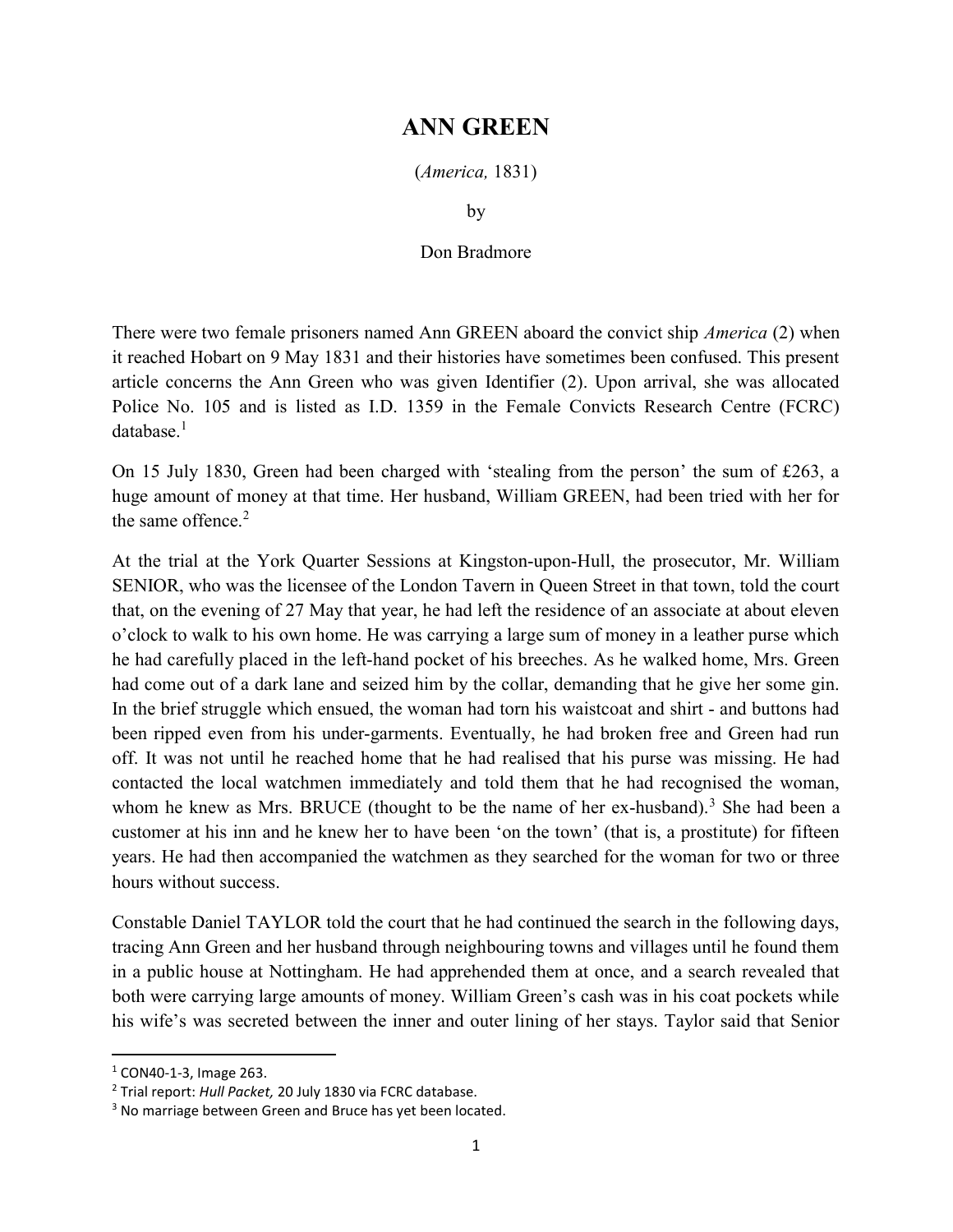was able to identify that money as his because previously he had taken down the serial numbers of the stolen notes. There were also some unique coins that he knew had been in his purse.

Asked if they had anything to say in their own defence, William Green said that he knew nothing of what his wife had done. Ann Green, however, looked directly at Senior and asked him whether he could say truthfully that it was she who had attacked him – but, before he could answer, the judge intervened, telling tell her that Senior had already told the court that it was she who had robbed him.

Husband and wife were both found guilty. Each was sentenced to seven years transportation.

A newspaper report of the trial described William Green as 'a mechanic' (that is, a labourer) but a 'respectable-looking man'. Ann Green on the other hand, was described as 'a disgusting object', the report noting that she had kept her handkerchief to her face throughout the proceedings. The report concluded with this remark: 'She is, we are informed, in a miserable state from the effects of a loathsome disease.<sup>'4</sup>

William Green was put aboard the convict vessel *Red Rover* which left Sheerness on 24 October 1830 and reached Hobart on 26 March the following year. His conduct record shows that he offended only once in the colony. On 17 August 1831, he was found in the Rose and Crown Inn and was unfit for work that afternoon. As punishment, he spent the next week on the tread mill.<sup>5</sup>

Ann Green did not leave England until 6 January 1831. After the trial, she had been kept in gaol, where her behaviour had been described as 'bad', until she was embarked on *America* (2) which reached Hobart on 9 May.<sup>6</sup>

Upon arrival, she was described as being forty years old and married with two children. She stated that she had been born at Chesterfield, Coventry, in West Midlands County, England. She was five feet and a quarter of an inch (about 153cms) tall, with reddish-brown hair, a perpendicular forehead, low brows and blue eyes. Her face was 'furrowed'. She had a 'large, depressed' mouth from which several front teeth had been lost. She said that she was a house servant, needlewoman and plain cook and that she could also wash and iron. She was a Protestant. She could read and write.

Interestingly, the ship's surgeon reported that her health had been 'good' throughout the voyage; there was no mention of the 'loathsome disease' which had been referred to in the newspaper.<sup>7</sup>

It was also noted in Ann's convict documents that, before her conviction for the theft of the money from Mr. Senior, she had been charged – as Mrs. Bruce - with a similar theft. In 1829, she

<sup>&</sup>lt;sup>4</sup> Report: Hull Packet, 20 July 1830 via FCRC database.

<sup>5</sup> CON31/1/16, Image 52.

<sup>6</sup> CON 40-1-3, Image 263.

 $7$  CON 40-1-3, Image 263.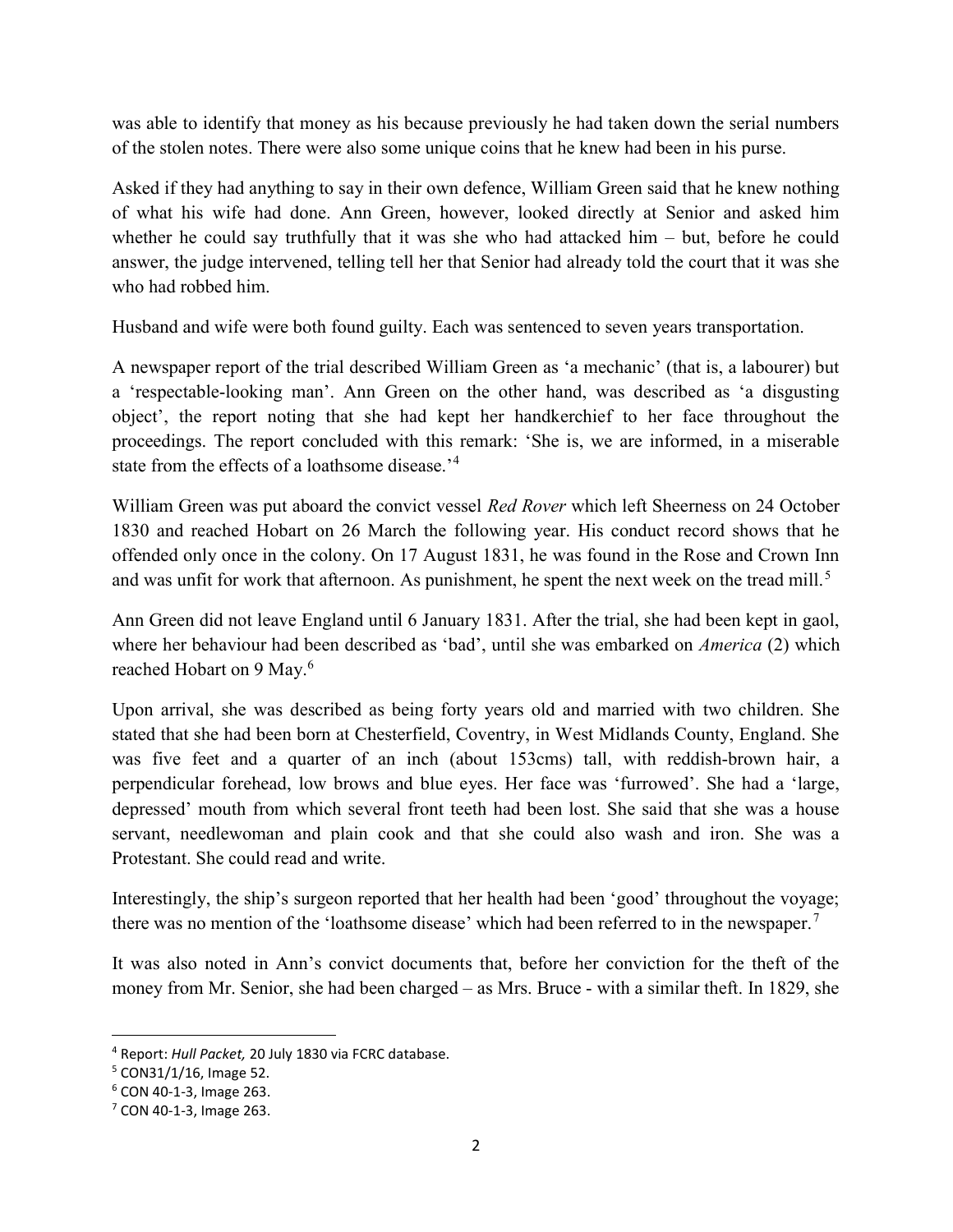had been accused of stealing a leather wallet from a Mr. EASTWOOD, a waterman, of Brotherton, England, but on that occasion she had been acquitted. $8$ 

Shortly after her arrival in Van Diemens Land (VDL), Ann was assigned to thirty-four year-old Mrs. Sarah BROMLEY, whose home, 'Montfort Cottage' was at Hamilton, about twenty-eight miles (45 kms) northwest of Hobart.<sup>9</sup> Sarah BENNETT, a prisoner who had also arrived on America (2), accompanied Green to 'Montfort Cottage'. Bennett had been assigned to Mr. George STEELE, Mrs. Bromley's twenty-three year-old son-in-law, who also lived there. <sup>10</sup>

Neither of the convict women enjoyed being there. On 24 October 1831, only about six months after being assigned there as servants, both absconded, fleeing to the neighbouring town of Bothwell, where they complained to the Police Magistrate, Mr. D'Arcy WENTWORTH, J.P., that 'Montfort Cottage' was a 'debauched house' and a 'most improper place' in which to live.<sup>11</sup>

Just two years earlier, Mrs. Bromley's husband, Dr. Edward Foord BROMLEY, had gone off to England and had not yet returned. He had left the colony in disgrace. Between 1820 and 1824, he had served as treasurer of the colony but had been dismissed from his post when it was discovered that the staggering sum of £8,500 was missing from the treasury coffers. Although he had been absolved of the theft himself, he had been held responsible for the loss of the money because he was supposed to be safe-guarding it. The authorities had insisted that he find the means to make good the loss. In 1829, he had managed to persuade the authorities to allow him to return to England where he hoped to be able to borrow money from his family to make restoration.<sup>12</sup>

Unable to manage her farm alone, and not knowing when her husband would return from England, Mrs. Bromley had invited her step-daughter Eliza Henrietta (Bromley) STEELE, the daughter of Dr. Bromley by an earlier marriage, and her husband, George, to live in her home. Mrs. Bromley was pleased to have George Steele there as her farm manager.

At Bothwell, Police Magistrate Wentworth took sworn depositions from Green and Bennett. Green's deposition read:

Island of Van Diemen's Land (Police)

Ann Green, Sworn, Saith  $-I$  am assigned servant of Mrs. Bromley at the Lower Clyde. I have been nearly six months in Mrs. Bromley's house and altho' I

<sup>8</sup> Hull Packet, 18 August 1829 and 27 October 1829.

<sup>&</sup>lt;sup>9</sup> CON 40-1-3, Image 263.

<sup>10</sup> Steele-Bromley marriage: RGD36/1523/1830, New Norfolk.

<sup>11</sup> TAHO CSO1/1/1/298, File 7250.

 $12$  For a full account of the Bromley story, see Bradmore, D.J. (2012). Dr. Edward Foord Bromley (1776-1836): Surgeon, Civil Servant and Magistrate, Van Diemen's Land. Melbourne: Published by the author.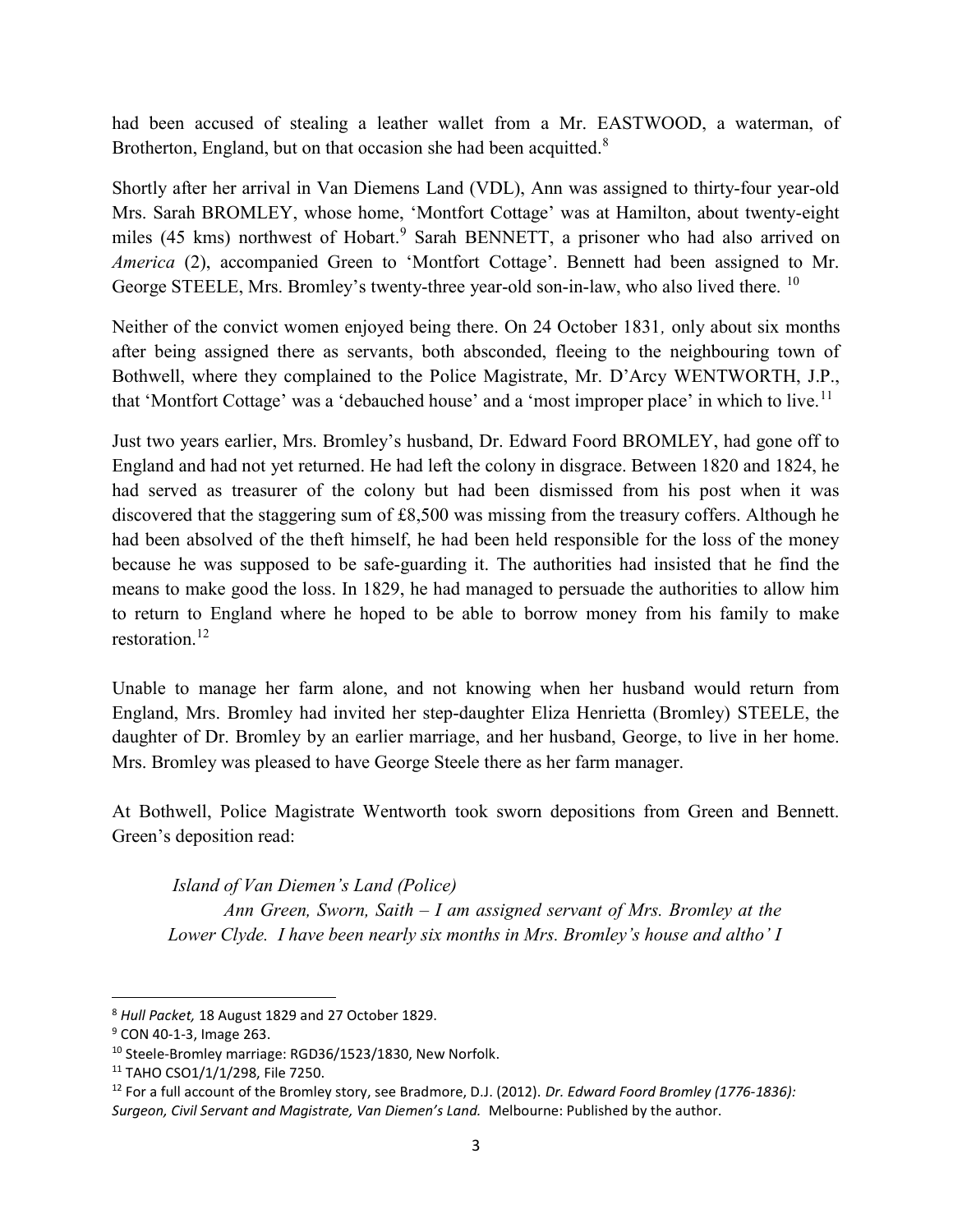have twice asked for Aprons and Stockings she has always told me she had none to give me, and once she told me to ask Mr. Steele for them.

I have only had one pair of boots since I have been in Mrs. Bromley's house.

Mr. Steele is in the habit of making use of very abusive language to me as well as to the other servants. He never can speak to a servant without making use of very improper language. In fact, it is not a fit place for any woman to stop who has any wish to reform her character. I am compelled on Sundays to do needlework and that is the only day that Mrs. Bromley will allow me to bake.

I have witnessed a most improper scene between Mr. Steele and Mrs. Bromley and I am afraid from the quantity of Mercury that she is taking (she has been twice in a salivation in the last month) that she is laying violent hands on herself and that I am in danger of being brought to a Criminal Court.

It is altogether, I consider, a debauched house and most improper place for a woman to stop in.

[Signed]: Ann Green.

Taken and Sworn before me This  $24^{th}$  day of October 1831. [Signed]: D. Wentworth, J.P.  $^{13}$ 

Bennett's deposition fully supported Green's statement. She claimed that on one occasion she had seen Steele in bed with Mrs. Bromley when Steele's wife, Eliza, was in the next room. More than once, she stated, she had seen Steele lying on the sofa with Mrs. Bromley while Eliza and her children were in the same room. She added that Steele had once tried to molest her.<sup>14</sup>

Wentworth was disinclined to believe Green and Bennett. A very experienced official, he was well aware that convicts often made false accusations against their masters and mistresses in order to be taken away from situations which they were not enjoying for one reason or another. But, despite his misgivings, Wentworth did not send the convict women back to 'Montfort Cottage', as he was quite entitled to do. Rather, he returned them to Hobart to await assignment elsewhere. At the same time, he sent one of his constables to 'Montfort Cottage' to ask Mrs. Bromley what she had to say about all of this – and, more significantly, he reported the complaints of the women to the lieutenant-governor of the colony, George ARTHUR, at

 $\overline{a}$ 

<sup>13</sup> TAHO CSO1/1/1/298, File 7250.

<sup>14</sup> TAHO CSO1/1/1/298, File 7250.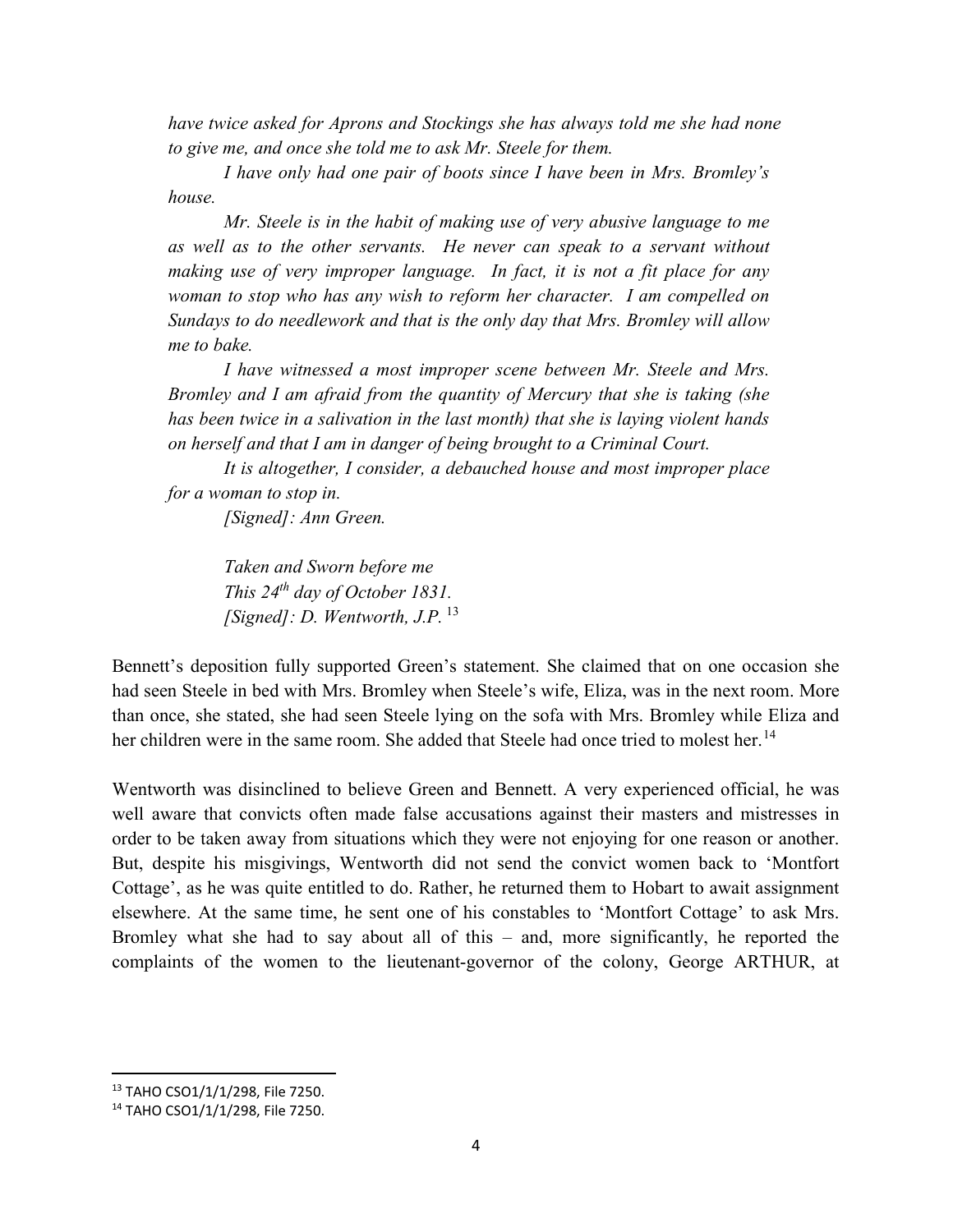Hobart.<sup>15</sup> As a result of his enquiries, Arthur forbade Mrs. Bromley to have assigned servants, male or female - in her home or on her property - for some years.<sup>16</sup>

As it happens, Green and Bennett were correct in their assessment of the situation at 'Montfort Cottage'. Well after Green and Bennett had been assigned elsewhere, a child born at Hamilton on 19 January 1835 was registered at New Norfolk in 1836 as that of George Steele and his wife, Eliza.<sup>17</sup> However, DNA analysis undertaken in 2018-2019 by descendants of that child indicates – seemingly without doubt – that, while George Steele was the father of the child, the mother was Sarah Bromley.<sup>18</sup>

As far as is known, Green had no more contact with the Bromley-Steele family after absconding in 1831. Muster documents show that she was next employed by a Mr. R. P. STUART, thought to be a settler in the Norfolk Plains area, south of Launceston. On 2 February 1832, she was charged by Stuart with 'making use of gross language before her Master's children' and with 'absconding herself without leave.' For this offence, she was sentenced to six months imprisonment at the Female Factory at George Town. The General Muster of 1832 shows her in the service of a Mr. BOYD in the Norfolk Plains area. The musters of 1833 and 1834 show her working for a Mr. WALKER, still at Norfolk Plains. On 4 March 1834, she was charged by Walker with 'idleness and gross insolence'. Her punishment was to spend seven days in a cell, fed only on bread and water. That appears to have been her last offence in the colony.<sup>19</sup>

In 1835, Green was granted a ticket of leave. In 1836 she was free by servitude. In 1837, she was granted her certificate of freedom.<sup>20</sup>

But, as with many other female convicts, what happened to Ann Green after she had served her time remains a mystery. Did she ever collect the certificate of freedom? Had she passed away before then? There are seventeen deaths for an 'Ann Green' listed in TPI Digger but, because of the dates of their death and the estimated years of their births, none seem likely to be her.

Did she revert to the name 'Ann Bruce'? Again, that is unlikely. There is only one listing of an 'Ann Bruce' in TPI Digger and she died at the age of forty-five in 1868.

Did Ann Green change her name again? Did she leave the colony? Did she ever re-unite with her husband William?

There are no answers to these questions at present.

 $\overline{a}$ 

<sup>15</sup> TAHO CSO1/1/1/298, File 7250.

<sup>16</sup> TAHO CSO1/1/1/298, File 7250.

<sup>17</sup> Birth: RGD32/1836/7340, New Norfolk.

<sup>&</sup>lt;sup>18</sup> DNA analysis: personal communication with descendants; see also Bradmore, D.J. and J. Carter (2016). Sarah Bromley: Success, Sorrow and Scandal in Van Diemen's Land. Melbourne: Published by the authors.

<sup>19</sup> CON 40-1-3, Image 263; the musters of 1832, 1833 and 1835 are available via 'Ancestry.com'.

<sup>&</sup>lt;sup>20</sup> ToL: Hobart Town Gazette, 18 June 1835; Certificate of Freedom: Hobart Town Gazette, 30 June 1837.